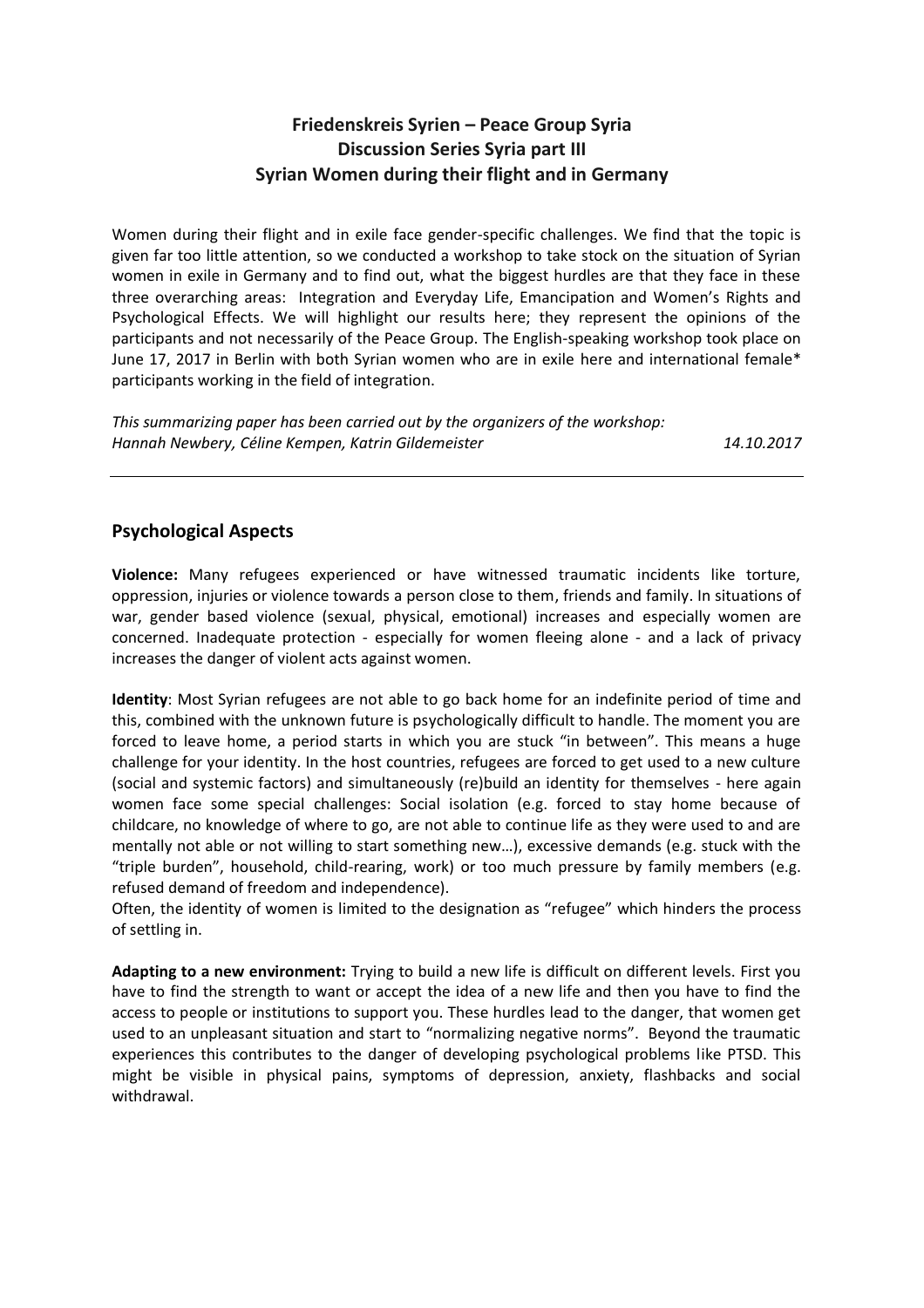### **Emancipation and Women's Rights**

**Lack of knowledge and access possibilities:** Many Syrian women either do not know about their rights or if they do know them, they are unsure how to access the system and in some cases, dare not to use it. Women need to know their rights hence they can deal with the German culture of freedom in the best way. It is also important to involve men in the process, it being equally important for them to understand women's rights, otherwise we are only addressing half of the problem.

**Lack of resources:** Syrian women have many things to express and could contribute to a better understanding of German citizens of their feelings, experiences and country of origin. But resources and platforms are missing. Moreover, far too often "the public" is only interested in their story of being a refugee rather than understanding the person behind that label. This is highly frustrating and demotivating and a wasted chance to show not only tolerance but respect to these women.

**Chances for empowerment:** In big parts of Germany it is easier for women to live independently and in a self-determined manner (professional choices, living situation, sexuality…) than in Syria. This offers chances and possibilities, especially for women coming from traditional social structures. Only these conditions make self-determined life possible. This change offers great potential for future generations. Many women coming here as mothers are mostly responsible for childcare. They convey their own values to their kids which can mix with values they adopt living in exile and lending them new perspectives. On the other side it is important to consider that in many parts of Syria patriarchal structures are still prevailing (not neglecting the fact that they are prevailing in Germany). Facing the quite different value system here in Germany could also have an opposing effect and a strong upholding of familiar norms and values. Generally, it is important to consider, how this background can influence the situation of the women here.

### **Integration and Everyday Life**

**Expectations:** The German expectations concerning the integration of refugees are not immediately clear. There are several aspects of integration and more than one definition of how Germans expect integration to be like. It is most important to consider integration as a two-way process: Both arriving refugees and locals need to support this process.

In contrary, integration is often communicated as learning the language, the country's laws and rules and abiding by them. The danger behind this, is to consider integration as assimilation: to be forced to alienate yourself from your home country, traditions and religion(s). This contradicts the process of building a common base of shared life in Germany.

**Everyday living challenges:** Women face specific challenges in their everyday life here, especially in refugee shelters: lack of privacy (this resulting in dress codes they have to adhere to, etc.), inadequate or unavailable access to kitchens and washing facilities, bad treatment by security staff or lack of translators are examples that exacerbate their daily life.

**Elderly women:** often have greater difficulties than younger generations settling here. Younger generations find it easier to see their time in exile as a "new start", elderly generations find it difficult to pick up the language and therefore there is a higher risk of social isolation and lesser tendency to make contacts in their new surroundings.